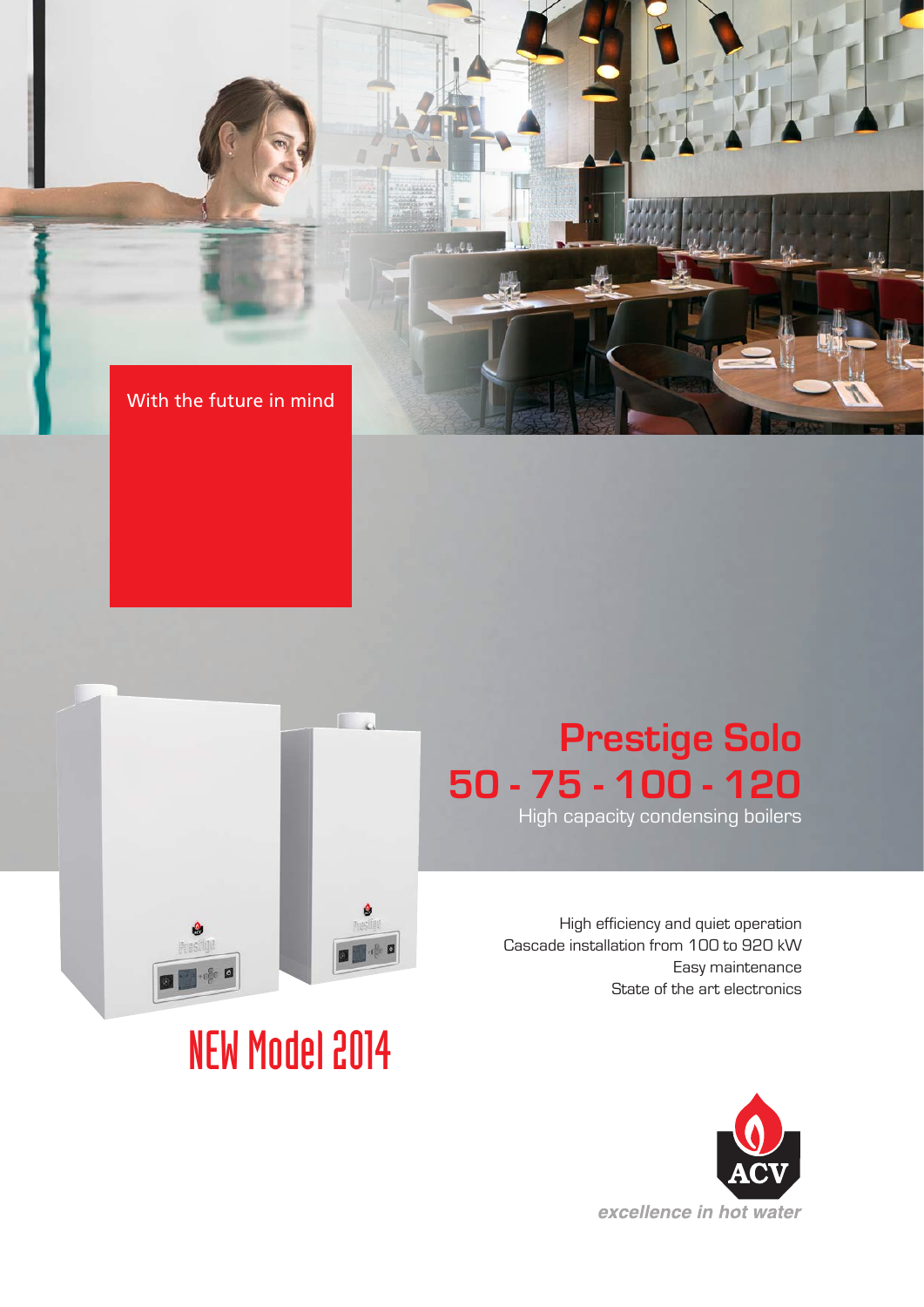# World Class Heat Exchanger



At the core of the Prestige is ACV's unique stainless steel heat exchanger, developed and improved after intensive research and laboratory testing. ACV applied expertise from the use of stainless steel for heating and hot-water production applications gained from over 90 years of manufacturing experience. Combustion gases flow vertically into the heat exchanger flue ways: the flue gases condense in the lower section, drawing off all of the energy created by combustion and giving the Prestige its exceptionally high level of efficiency.

### **UNRIVALLED CORROSION RESISTANCE**

The use of stainless steel provides unparalleled resistance to corrosion and the additives used in heating systems. The stainless steel used in ACV products is highly resistant to the acidity of the condensates even if the natural gas or propane has Sulphur residues.



### **LOW MAINTENANCE**

The heat exchanger of the Prestige is self-cleaning: the condensate continuously flows across the surface of the flue-ways and automatically removes the residues from combustion.

This way the boiler maintains its high efficiency and maintenance is reduced to an absolute minimum.

### **OPTIMUM WATER VOLUME FOR MORE STABLE OPERATION**

The specially designed flue tubes optimizes the heat exchanger water volume, thus stabilizing the temperature in the boiler reducing the risk of overheating.

### **HIGH EFFICIENCY**

Thanks to the stainless steel design of the heat exchanger, which eliminates oxidation. The Prestige boiler keeps a high and stable efficiency level over its whole lifetime, and the low energy losses of the heat exchanger guarantee low energy consumption.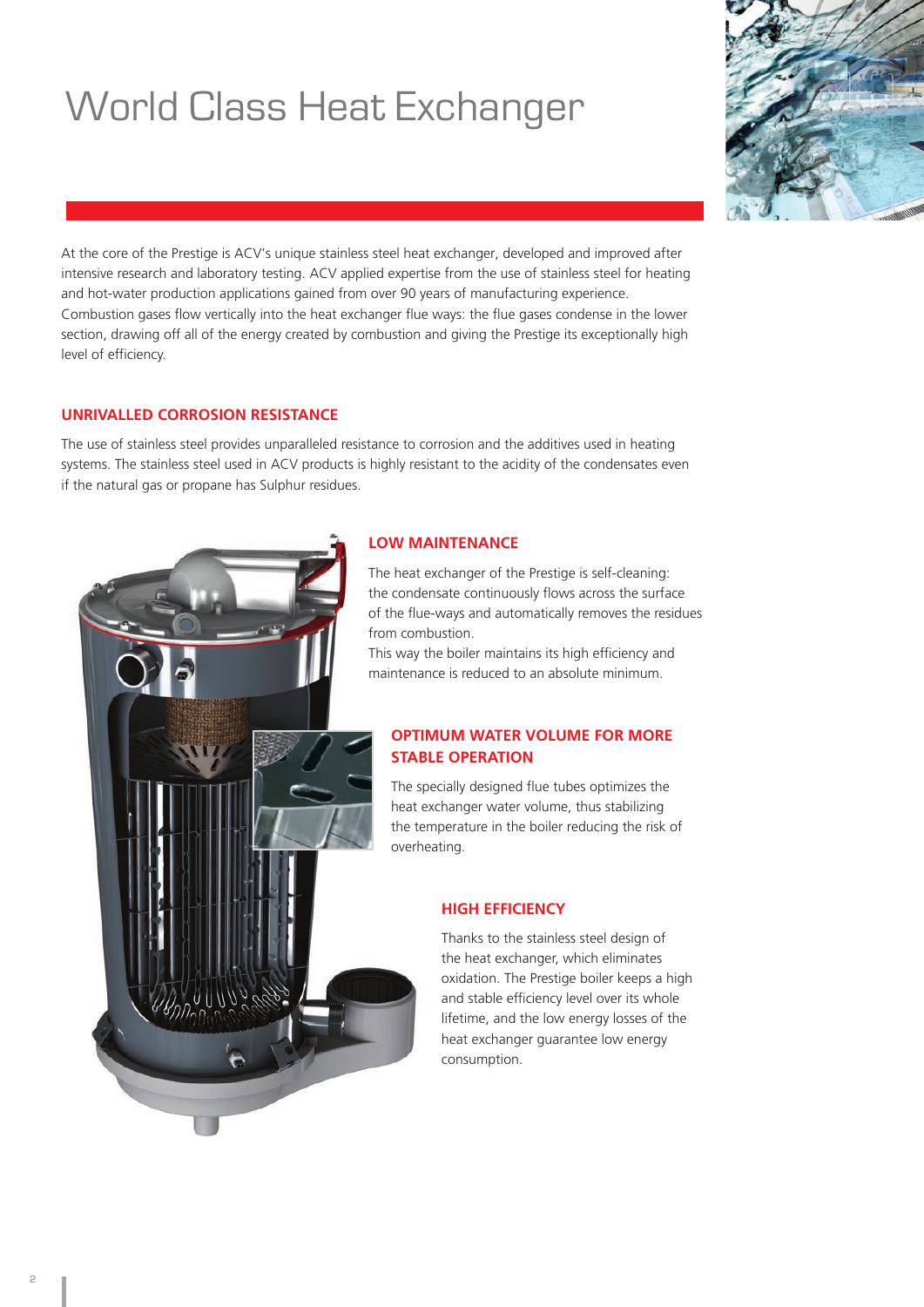

# State of the Art ACVMax® Electronics



The all new ACVMax® system control is designed to be flexible yet easy to use. The new control panel with integrated manometer and LCD display provides all necessary information with the simple push of a button.

It monitors and controls the boiler to operate as efficiently as possible. ACVMax® monitors the boiler supply, return and flue gas temperatures and operates the igniter, gas valve and fan. It uses this information to modulate the boiler's firing rate to maintain the required setpoint. ACVMax® offers many advanced control options, which may be adjusted for various applications to achieve optimum boiler efficiency and operation. The integrated manometer allows a simple check of the pressure without having to power-on the boiler.

### Commissioning and servicing has never been easier!

| ÷.<br><b>DHW</b><br>н<br>л<br><b>P4</b><br>Target = $85^\circ C$<br><b>Boiler Protection</b>                                                                                                           | Graphical user interface                                                        | Low Water<br>Water level has fallen below an<br>acceptable operating level.<br>ncrease pressure to normal range.<br>If problem persists.<br>call for service<br>E37 | <b>Easy diagnostics with</b><br>full-text error messages and<br>problem solving information |
|--------------------------------------------------------------------------------------------------------------------------------------------------------------------------------------------------------|---------------------------------------------------------------------------------|---------------------------------------------------------------------------------------------------------------------------------------------------------------------|---------------------------------------------------------------------------------------------|
| <b>DHW Settings</b><br><b>Enabled</b><br>W Operation<br>mini<br><b>85°C</b><br>W Boiler Setpoint<br>orc<br><b>IW Storage Setpoint</b><br>W on Differential<br>30<br>W Storage Adder<br><b>IVC</b><br>٥ | ■ Easy menu structure                                                           | <b>Cascade Autodetection</b><br>٥                                                                                                                                   | Controlling of cascades<br>up to 4 units without an<br>additional controller                |
| <b>Heating EZ Setup</b>                                                                                                                                                                                | <b>Easy installation set up</b><br>menu covers 80% of<br>standard installations | <b>Reset All Settings</b><br>Ò<br>m                                                                                                                                 | Reset to factory settings                                                                   |
| <b>Cascade Setting</b><br>60 sec<br>tage Delay<br>30%<br><b>Minimum Firing Rate</b><br><b>Maximum Firing Rate 250 kW</b><br>H or DHW Boilers<br>$\overline{0}$<br>Enabled<br>H Prop. Gain<br>٥         | Extended set up menus for<br>cascades, expert installation                      | Select CH1 Outd. Curve<br>arc.<br><b>MYCL</b><br>ŵε<br><b>Current Settings</b><br>m                                                                                 | <b>Easy read-out of system</b><br>parameters<br>Shown: set outdoor curve                    |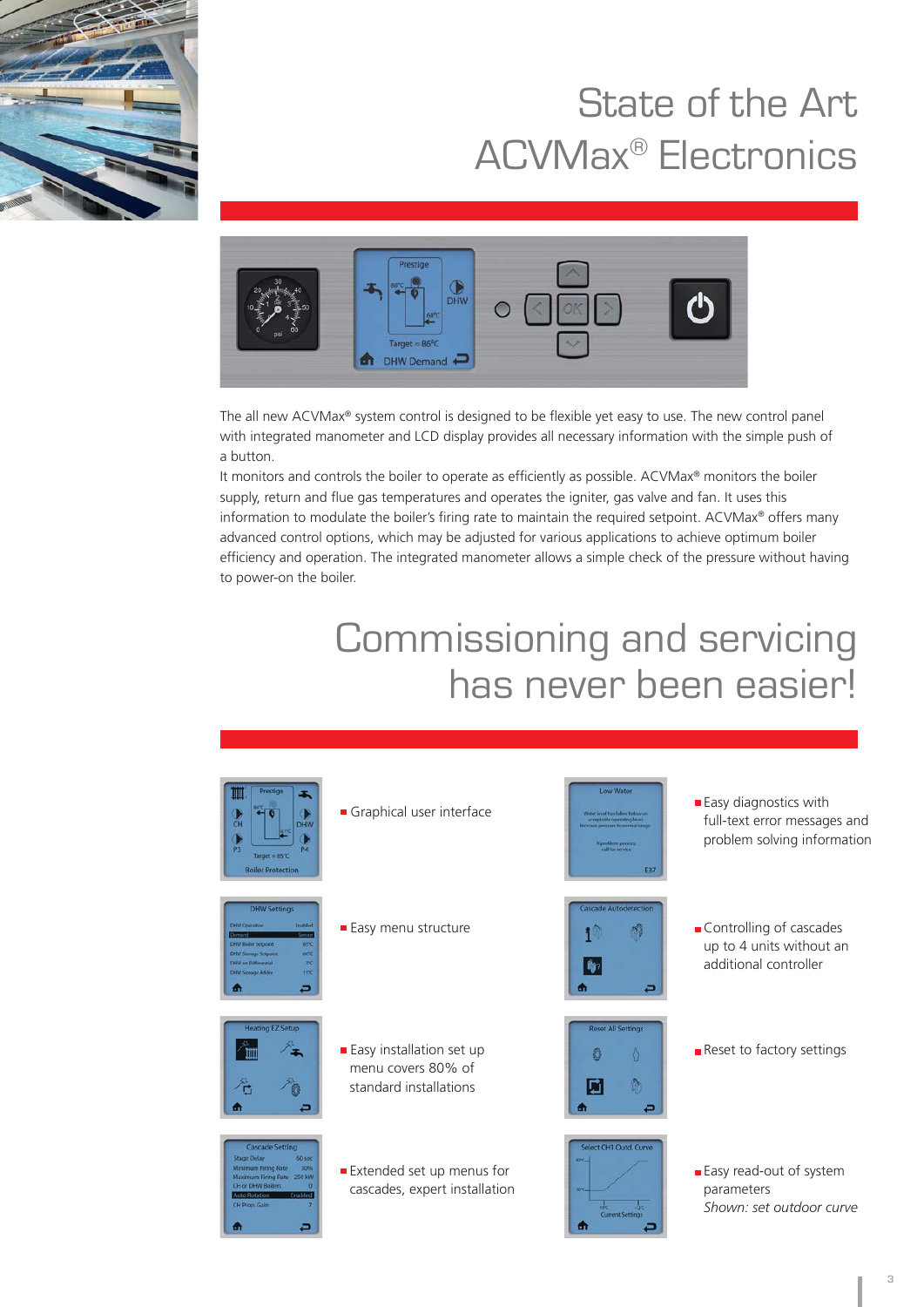# A Wealth of Features

### New inclined viewing glass positioning

The viewing glass allows easy visual inspection:

- Positioned at the front of the heat exchanger
- **Inclined**



#### Mechanical manometer (no need to power unit on)

Integrated mechanical manometer allows controlling the pressure without having to power on the boiler





#### New burner hood with fan oriented sideways

The positioning of the burner hood reduces servicing time

No need to remove the top cover

#### Easy fan mounting/removal with new clamp system

The fan can simply be removed without having to remove other parts first

#### **All parts serviceable from front of unit**

By giving access to all parts by simply removing the front cover of the boiler, servicing time is reduced.

Bottom



#### Connections located identically to previous models

The connections on the underside of the Prestige give easy access during installation with the added benefit of being in the same position as the previous model. There is no need to adapt pipework or wiring.

*Model shown: Prestige 75 Solo*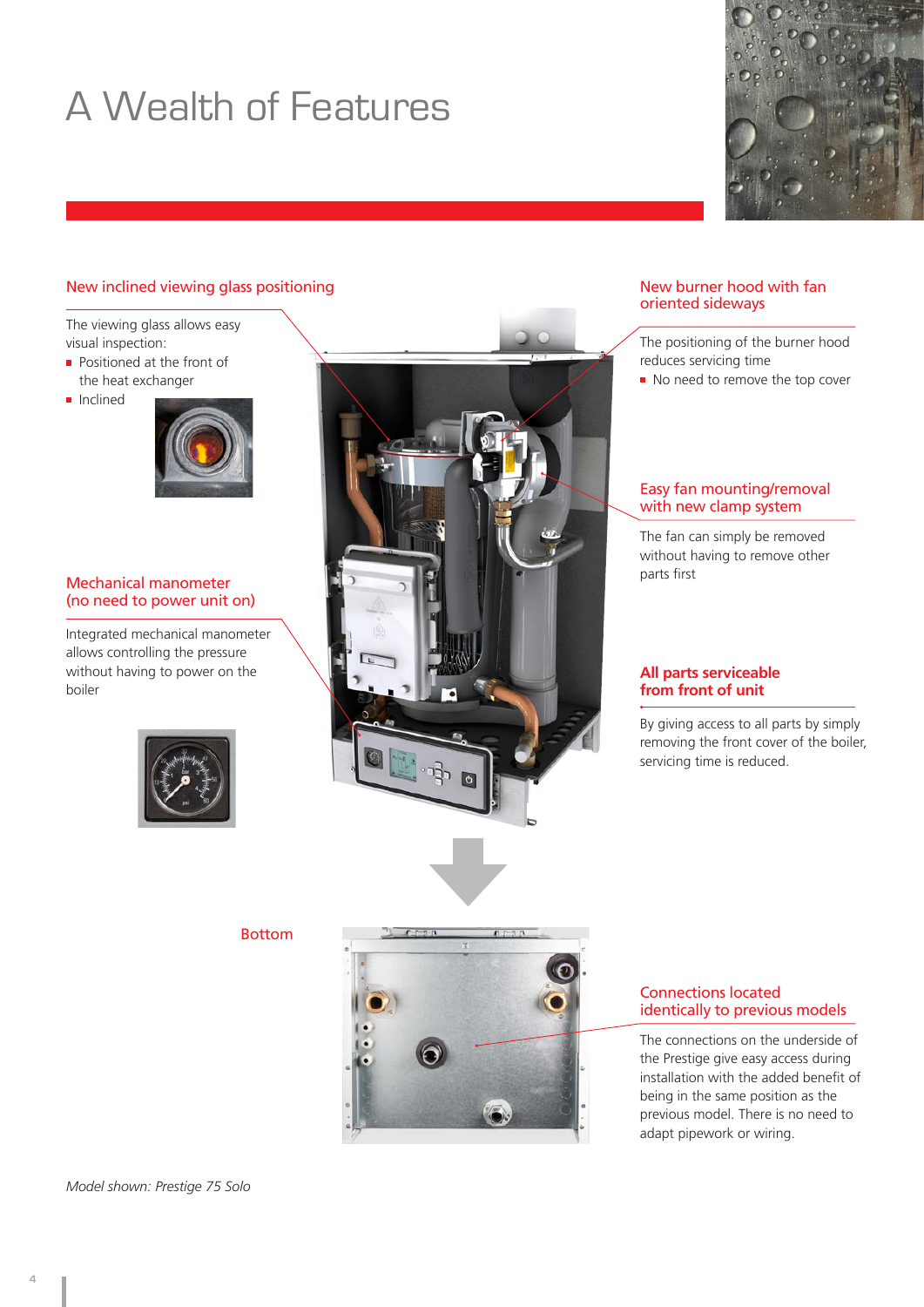

# Support of multiple protocols

### **OPEN TO THE OUTSIDE WORLD**

The new Prestige is the most open appliance ever developed by ACV. With native support for open protocols such as OpenTherm® 3.2 and Modbus®, Prestige appliances can easily be integrated in BMS (Building Management System) systems.



The new Prestige also provides control connectivity for 0-10 V modulation control and two room thermostats. The thermostats can be used in several configurations: On/Off switch with fixed temperature or set by outdoor sensor, constant temperature running on heating set point or set by outdoor sensor. Further connections allow for triggering alarm systems, connecting different NTC sensors and cascade temperature sensor, drive pumps, solenoids and 3-way valves, …

All connections and functions are easily programmed and activated using the ACVMax® graphical user interface.





# Prestige boilers and hot water cylinders

Prestige boilers can be combined with your choice of ACV hot water Tank-in-Tank cylinders with sizes up to 1000 litres.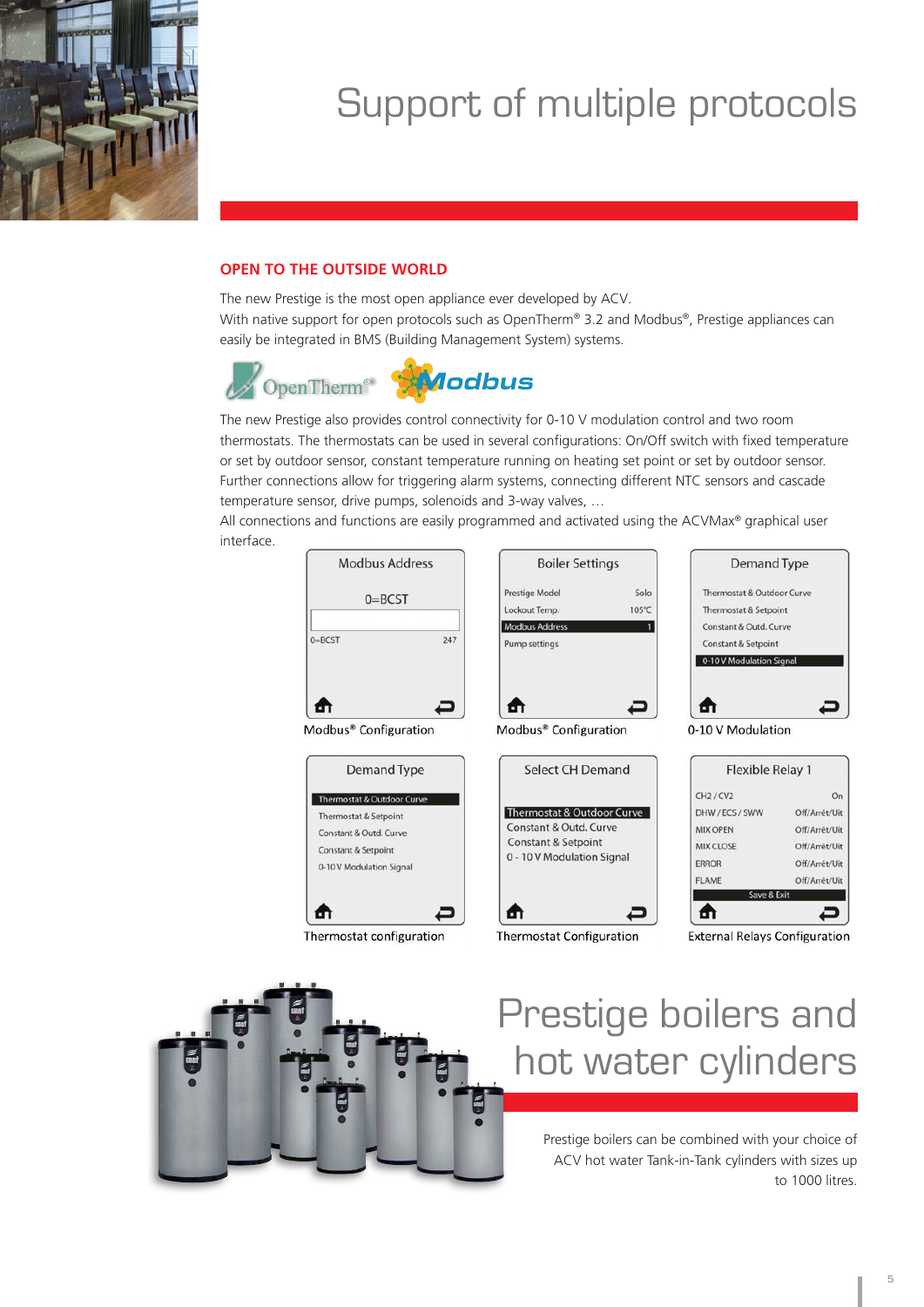# Operation in Cascade

Prestige boilers can be installed in a cascade from 2 to 8 boilers with a maximum output of 920kW. Multiple boilers linked together offer a highly flexible output from 20% of one unit to 100% of the combined power of all the boilers. This greatly improves the system efficiency and keeps emissions to a minimum. A modular cascade system combined with the ACV developed hydraulic kit makes installation straight forward. It also provides the Prestige boilers with the ability to control a system with high variability in demand where the average normal load is a fraction of the peak load. With the simple to adjust interface, the Prestige units are installer and user friendly and give complete control of the system parameters.





- Integrated non-return flue valve for cascades
- Up to four units in cascade without additional controller
- **Broad modulation range**
- High availability with redundancy
- **Boilers in a cascade can be** configured to serve either CH or DHW circuits

### Four good reasons for cascade installation

#### **Efficiency**

A cascade system allows modulation of the heating power, from the minimum output of one boiler up to the maximum output of all the boilers. Which, in the case of a four-boiler cascade, gives a modulation ratio of 27:1, and of course all the permutations between.

#### **Back-up**

The ACV cascade controllers optimise the potential of the available boilers, if one of the boilers is off, the controller simply adjusts the power of the remaining boilers to compensate.

#### **Easy commissioning**

One, two, three or four boilers, the commissioning procedure is the same, simple and easy when undertaken by a qualified engineer.

#### **Easy maintenance**

Any one boiler in a cascade can be serviced and maintained easily whilst the other boilers are operational. This enables the servicing to be carried out at any time of the year and not just during the traditional summer shut down.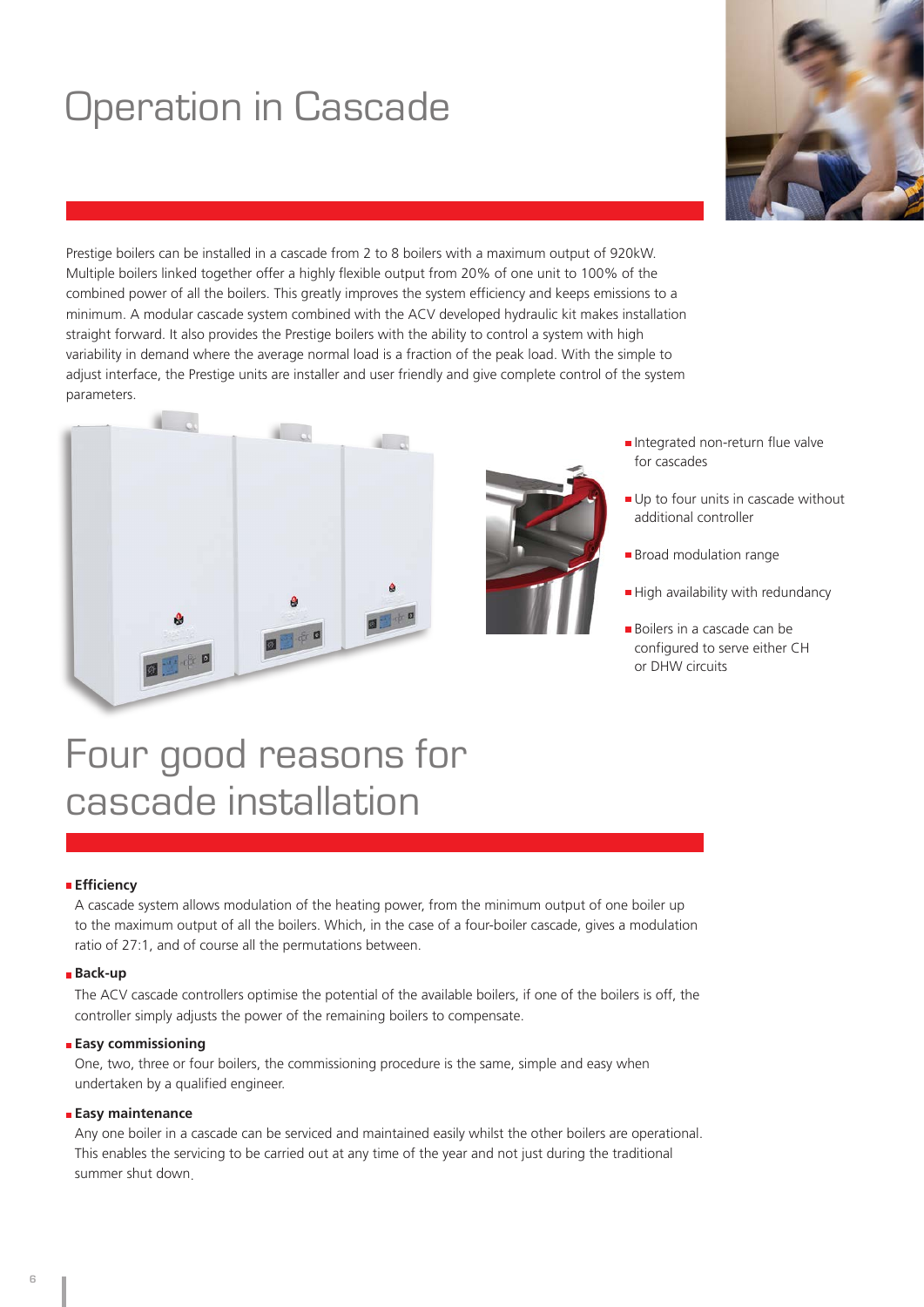

### Prestige Solo Prestige Solo<br>50 - 75 - 100 - 120 technical

| <b>Type</b>                                                     |                   | P <sub>50</sub> | P75         | P <sub>100</sub> | P120               |
|-----------------------------------------------------------------|-------------------|-----------------|-------------|------------------|--------------------|
| Fuel                                                            |                   | Natural Gas     | Natural Gas | Natural Gas      | <b>Natural Gas</b> |
| Input max - LHV                                                 | kW                | 50              | 69,9        | 99               | 115                |
| Efficiency at $100\%$ (80/60 $^{\circ}$ C)                      | $\frac{0}{0}$     | 96,3            | 96,8        | 97,6             | 96,3               |
| Efficiency at 30% load (EN677)                                  | $\frac{0}{0}$     | 106,8           | 107,3       | 107,9            | 108                |
| Heating connection (M)                                          | $\emptyset$ "     | 11/4M           | 11/4M       | $11/2$ M         | 11/2M              |
| Gas connection (M)                                              | $\emptyset$ "     | $3/4$ M         | $3/4$ M     | 1 M              | 1 M                |
| Water pressure drop (primary circuit) $\Delta t = 20^{\circ}$ K | mbar              | 30              | 74          | 42               | 80                 |
| Flow rate G20 (Max gas)                                         | m <sup>3</sup> /h | 5,3             | 7,4         | 10,5             | 12,2               |
| Chimney connection Ø                                            | $\emptyset$ mm    | 100/150         | 100/150     | 100/150          | 100/150            |
| <b>Drained weight</b>                                           | kg                | 54              | 59          | 89               | 93                 |
| Max. temp of flue gases                                         | °C                | 90              | 90          | 90               | 90                 |
| Max. operating pressure of primary circuit                      | bar               | 4               | 4           | 4                | 4                  |
| Rated voltage                                                   | V                 | 230             | 230         | 230              | 230                |
| Class IP                                                        |                   | X4D             | X4D         | X4D              | X4D                |
| Electrical consumption                                          | W                 | 78              | 126         | 150              | 180                |



**1.** Concentric chimney connection ø 100/150mm with measuring element

- **2.** Chimney tube
- **3.** Modulating Air/gas premix burner
- **4.** Gas pressure switch
- **5.** Air inlet
- **6.** Condensate recovery dish
- **7.** Heating return
- **8.** Safety valve
- **9.** Control panel with display and pressure gauge
- **10.** Pressure sensor
- **11.** Electrical panel
- **12.** Stainless steel heat exchanger
- 13. Heating flow
- **14.** Auto air vent
- **15.** Flame sight glass
- **16.** Insulated casing
- **17.** Gas valve

*Model shown: Prestige 100 Solo*

ľ